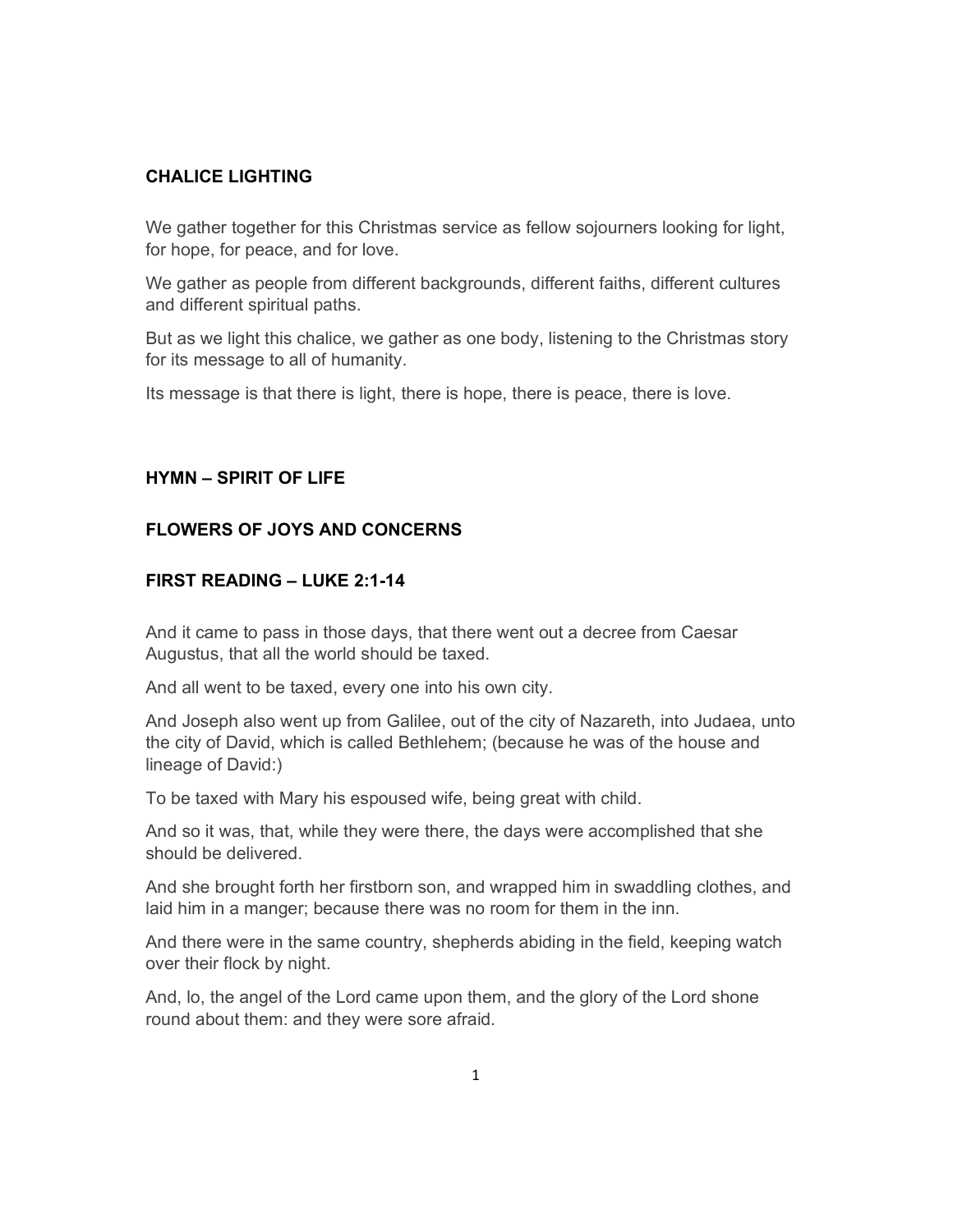And the angel said unto them, Fear not: for, behold, I bring you good tidings of great joy, which shall be to all people.

For unto you is born this day in the city of David a Saviour, which is Christ the Lord.

And this shall be a sign unto you; Ye shall find the babe wrapped in swaddling clothes, lying in a manger.

And suddenly there was with the angel a multitude of the heavenly host praising God, and saying,

Glory to God in the highest, and on earth peace, goodwill toward men.

## CAROL – AWAY IN A MANGER

## SERMON – A UU CHRISTMAS

This is the Christian story of Christmas. It' a nice story and Luke told it beautifully. But not all of us can relate to this or believe that this was the birth of Christ, the child of a miracle and the son of god.

So what does Christmas mean to us as Unitarian Universalists? What are we celebrating? And how do we celebrate Christmas?

Most Unitarian-Universalists celebrate Christmas in a similar way to Christians in our culture. We gather together with friends and relatives to have large communal meals. We have special food and special music. We decorate our houses with lights and candles and coloured balls on evergreen trees. We exchange gifts as tokens of our mutual affection and appreciation.

My family had lovely Christmas traditions that we followed religiously. On Christmas Eve we decorated the Christmas tree while listening to classical Christmas music and drinking eggnog. I chuckled while my dad struggled with the tangled strands of lights. We had a supper of oyster stew and then went to the candlelight service at our local Unitarian church at around 11pm. When we returned, we all read aloud the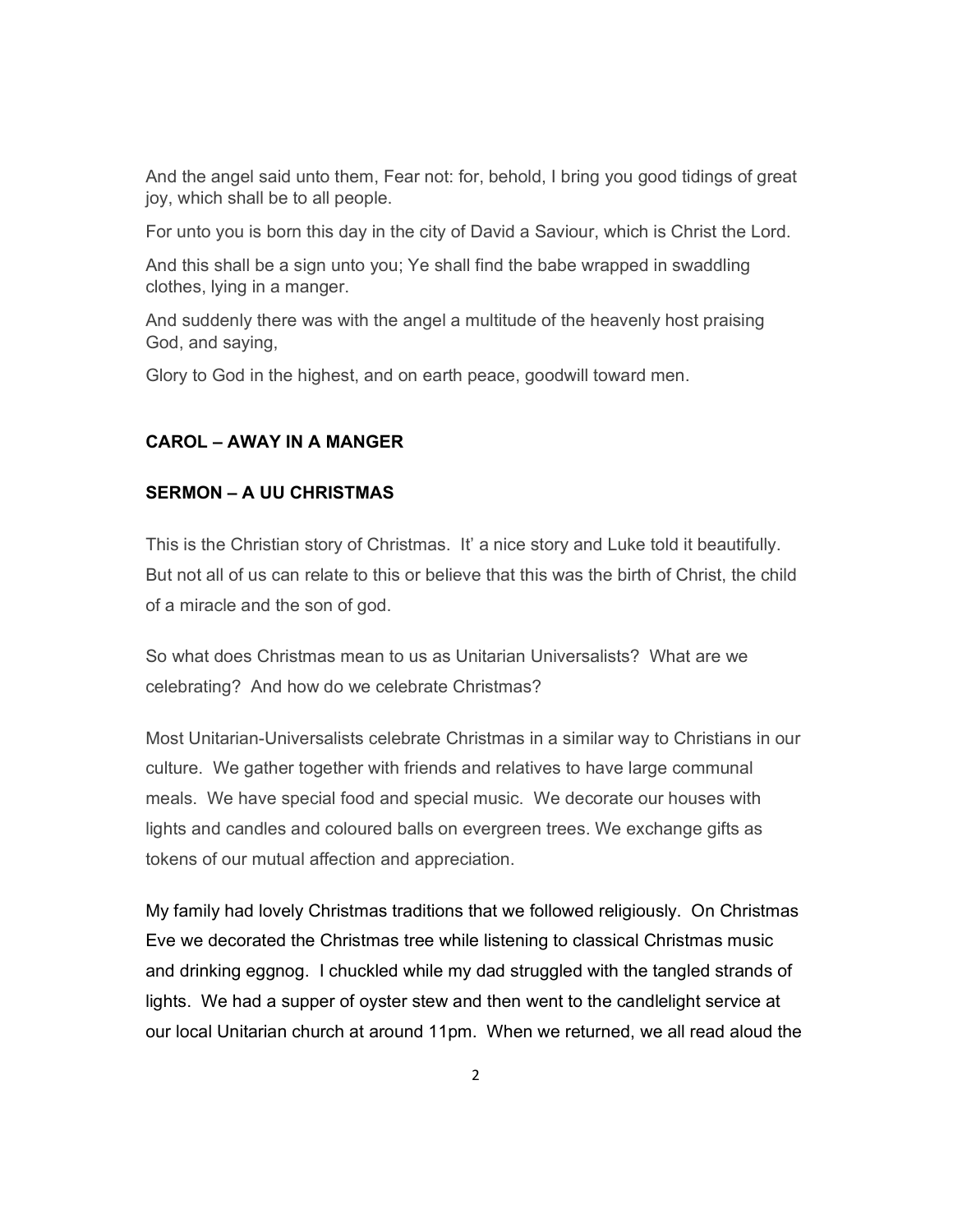Christmas parts of books like Little Women and The Wind in the Willows – or sometimes the ending of A Christmas Carol or even the story of Luke that Claire read for us earlier. Christmas Day brought presents, and a huge dinner and visits from our relatives. And then naps!

I cherish those memories and just remembering those times brings a really warm and peaceful feeling to me. I still find Christmas in Oz a bit incongruous, since I was used to the traditional winter holiday of the Northern Hemisphere. I couldn't replicate my family's wintery traditions designed for the darkest time of the year, and I didn't want to, so I invented my own.

I had my good friends over for a Christmas Eve celebration a few years ago, and now it's a tradition, we do it every year. I invited a couple of friends over the weekend before Christmas to help trim my tree – that was only a couple of years ago, and last week I suggested doing something different and I was told…no, it's a tradition! Apparently, it doesn't take long to create a tradition. And I have my own rituals. Like I only play modern pop or rock Christmas music, Beach Boys, Mariah Carey, John Lennon – never traditional stuff. I even have my own personal Christmas song. One Christmas eve almost 30 years ago, we were listening to Roxy Music's song More Than This – it isn't a Christmas song at all – but my friends know, on Christmas Eve, they're gonna hear played about ten times.

And this year my family and my friends have decided to not to give each other presents. Instead, we will make contributions to a charity or an organisation in their names. I think this is a wonderful new change to my Christmas.

So, we all get to do Christmas the way we like. Which is such a good thing. I love the way Australians have adapted Christmas to this climate and season and generally take a relaxed approach to Christmas. A picnic at the beach, lunch at a restaurant, a BBQ in the back garden, or a full roast dinner – There are so many acceptable ways to celebrate Christmas in Australia.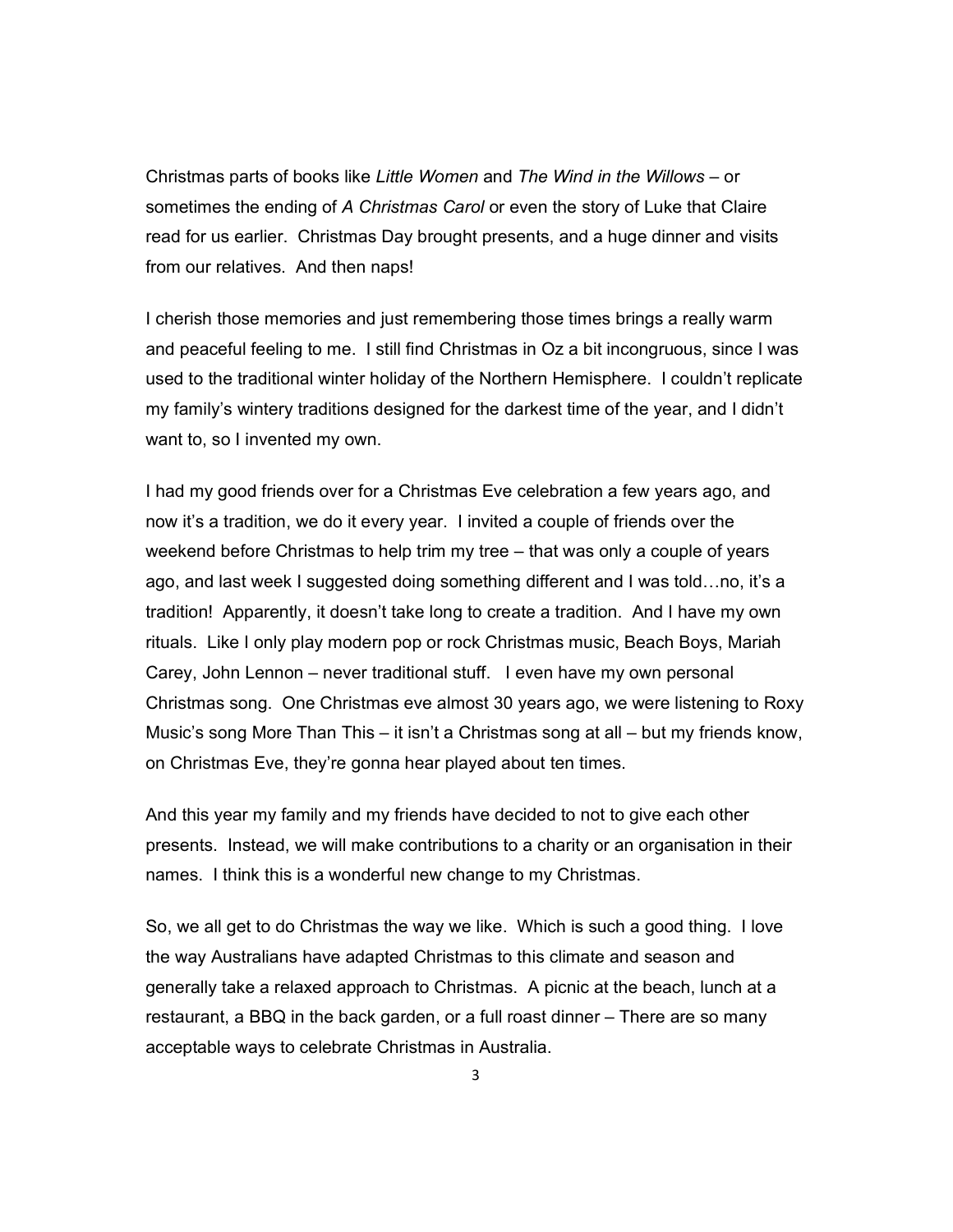Americans can get quite anxious about making everything perfect – holding their Christmas up to some unattainable aspirations about their family, their home, their food, their gifts. Some people become stressed or sad if their family isn't perfect, like when death, divorce, some sort of non-conformance means that your family doesn't look like a perfect American family – as seen on TV. I really love that Australians don't usually get caught up in that.

I'm even coming to terms with the Australian tradition of gathering with every group you belong to in December. "We must catch up before Christmas." The book group end of year dinner, the work group Christmas lunch, bowls club Christmas party, etc. etc. I had always found it a bit overwhelming, and I wasn't a fan for a long time, it seemed like too much all at once. But now I have come to realise that it is a good thing, an important thing. It reminds us that we are a part of many interlocking circles. We are members of many communities. It reminds us that we belong.

I hope you follow your own traditions – ones that you enjoy and bring you closer to your friends and family. Pick the ones you like and quietly discard the ones you don't.

#### Unitarian Contribution to Christmas

I'd like to take a quick look at how Christmas has been celebrated over the last two millennia and the part that Unitarian-Universalists have played in shaping those traditions. Did you know that UUs have made important contributions to Christmas traditions? It is surprising how many ways we have been influential.

So, where did the celebration of Christmas start and how has it become a UU holiday – even if the Christians don't know it?

Christmas is built on the inheritance of traditions far older than any of our current belief systems. The solar cycle, the feasting, the evergreens, the gifts, and many of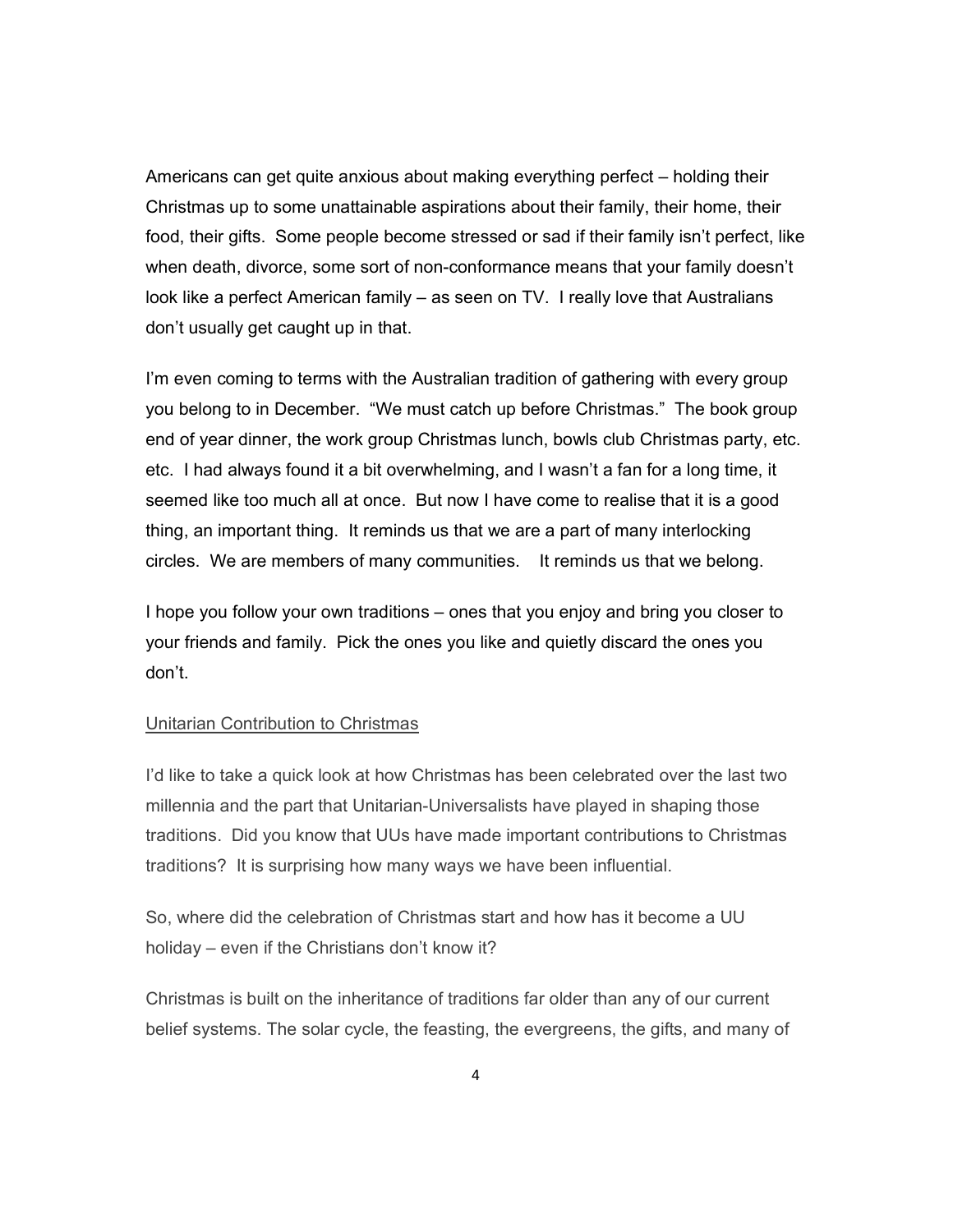the other components have their own histories that go back much further than the birth of Jesus.

When Roman rulers were trying to convince their people to be Christian and not pagan, they announced Christ's birthday would be celebrated in December, the time when Romans celebrated Saturn with a long celebration of wild partying. Beginning in the week leading up to the winter solstice and continuing for a full month, Saturnalia was a hedonistic time, when food and drink were plentiful and the normal Roman social order was turned upside down. For a month, slaves would become masters. Peasants were in command of the city. Business and schools were closed so that everyone could join in the fun.

Later, as Christianity moved north, the celebration of Christ's birthday got mixed up with other winter celebrations like the Celtic Yule. These holidays also had an emphasis on a party. So the tradition of celebrating Christmas with a wild party continued. Until the 1600s, Christmas in England was nothing like the Christmas we celebrate today. It was a wild public party, sort of like schoolies week, Cup Day and Australia Day rolled into one. People drank. They got crazy. They shot off guns and fireworks. They made a nuisance of themselves. I found one description that called it "excessive social behaviour".

We still celebrate this Christmas in some ways, and the famous Welsh carol "Deck the Halls," is an example of the enduring celebration of Yule traditions.

#### Song – Deck the Halls

In the early 17th century, a wave of religious reform changed the way Christmas was celebrated in Europe. When Oliver Cromwell and his puritan forces took over England in 1645, they vowed to rid England of decadence and, as part of their effort, they cancelled Christmas. This lasted for 15 years. By popular demand, Charles II was restored to the throne and, with him, came the return of the popular holiday.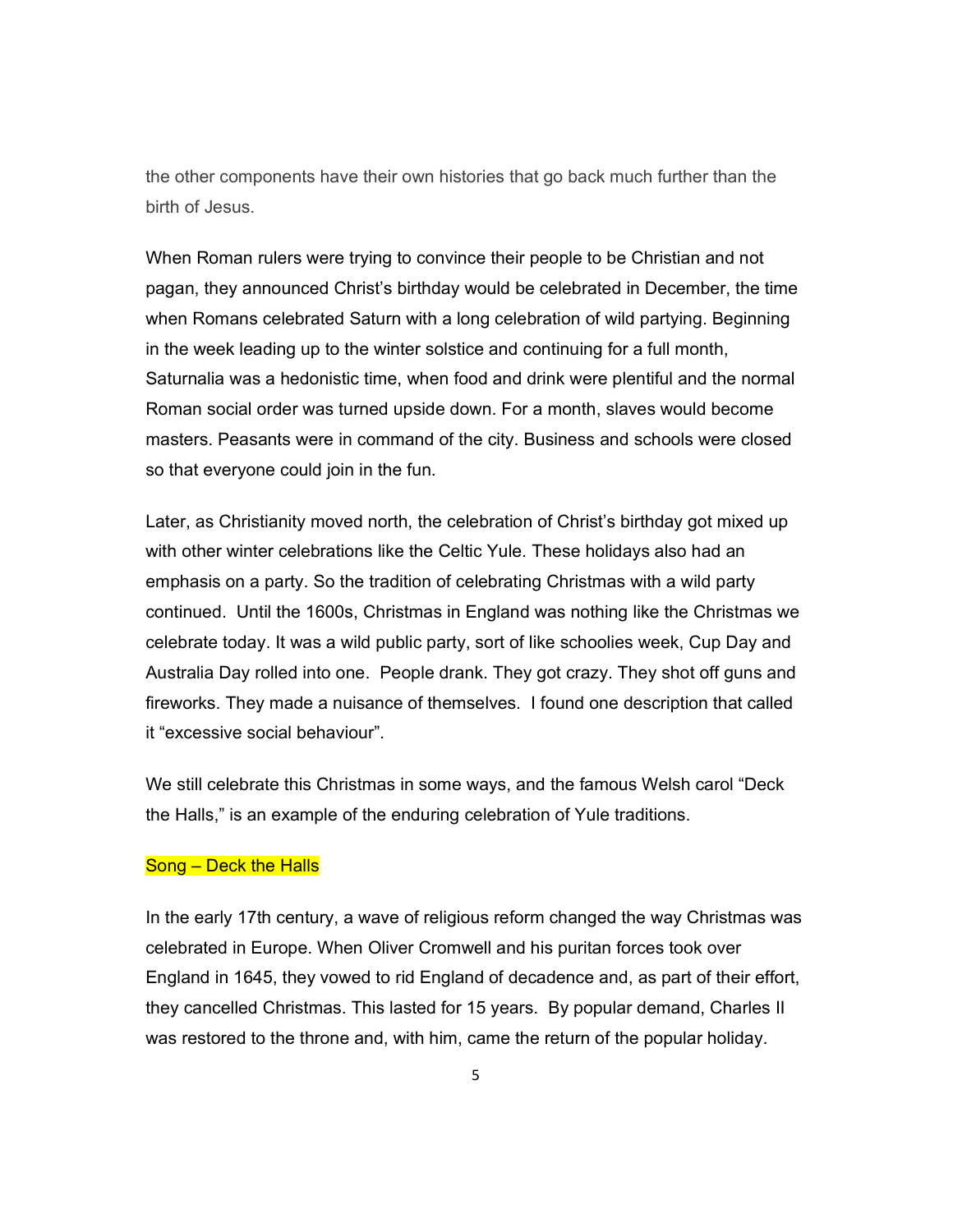The Puritans, English separatists who came to America in 1620, were even more orthodox in their Puritan beliefs than Cromwell. They banned Christmas for nearly 150 years. The Puritans understood the pagan roots of Christmas, noted that the Bible never mentioned celebrating Christ's birthday and insisted that everyone should simply ignore it. In 1621, when some of the colonies' newer residents tried to take Christmas day off, the governor ordered them back to work. And thirty years later, Massachusetts declared the celebration of Christmas to be a criminal offense.

But by the 1800s, things had changed. In the southern parts of the new United States people had been celebrating Christmas with public partying like in England, and so had the new Irish immigrants who were settling in New England.

And, the puritans had divided into conservative and liberal factions, and were therefore not as powerful. And the liberal Puritans, some of whom were on the verge of becoming Unitarians, began to call for the public observance of Christmas.

The Unitarians believed that Christmas could be a holiday to promote their values of generosity and charity and social good, and would be a wonderful way to build these values, particularly in children.

Unitarians at that time were obsessed with how to raise generous children with good characters. Tradition said the evil must be beaten from a child, but Unitarians didn't believe that. Still, how did you raise a child who was kind, generous, and good? This was brand new ground and Unitarian parents were understandably anxious about it. Celebrating Christmas, many felt, had the potential to help.

And while the story of the baby Jesus was not left out, what was central to this vision of Christmas was not the coming of God in a human form for the atonement of human sins, as it was for conservative Christians, but Unitarian values and theology. They wanted to celebrate Christmas as a family-centered rather than churchcentered celebration.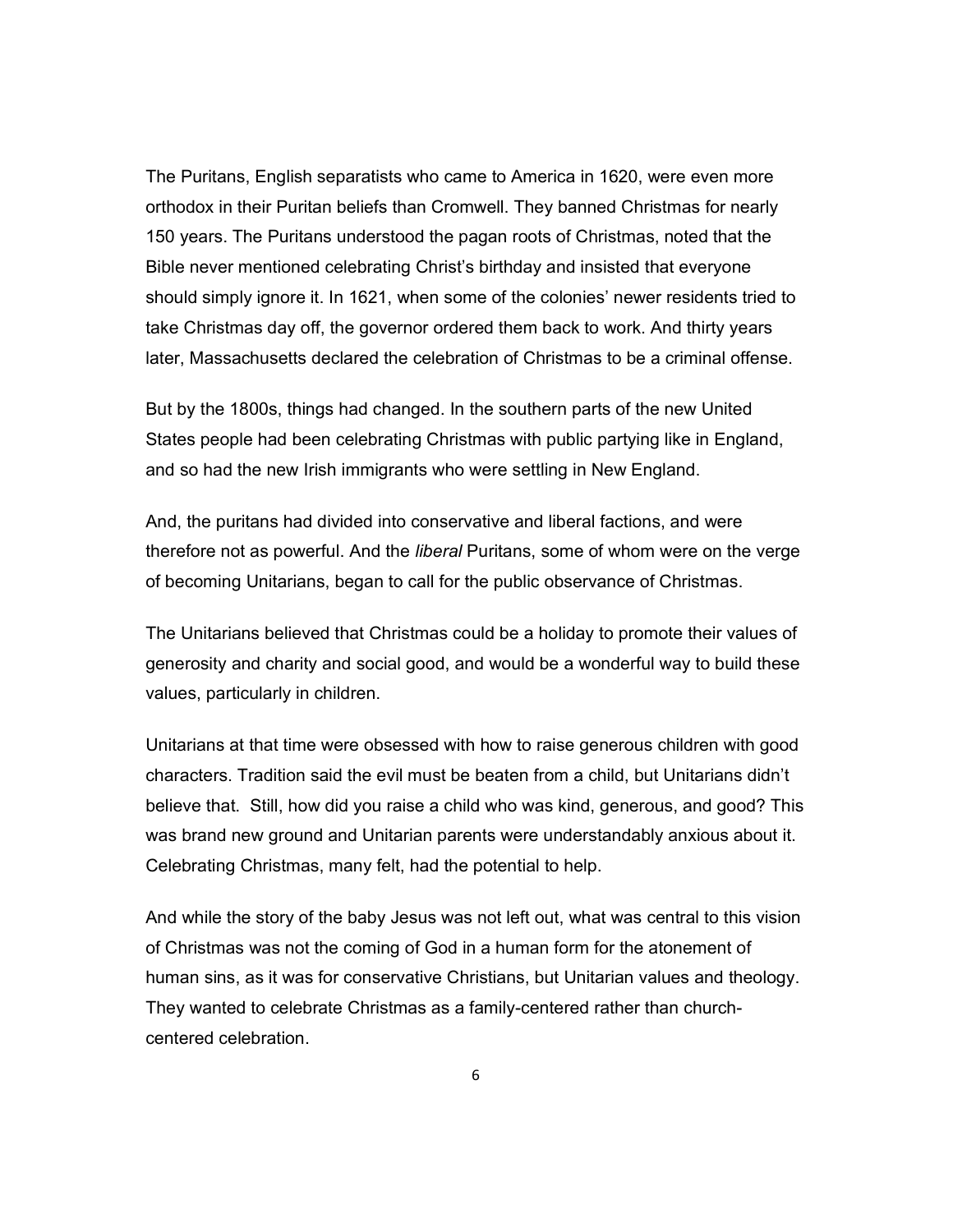Samuel Coleridge was a famous poet and a Unitarian minister in England. He travelled to Germany one winter, and saw a ritual around a fir tree, where not only did the children receive gifts from their parents, but they also gave their parents gifts. Coleridge loved how this tradition taught children about generosity and unselfishness, and wrote a story about it for The Christian Register, the official Unitarian magazine of the time. This gift exchange among parents and children became part of the Christmas tradition, not only in Unitarian homes, but in traditional Christian homes as well.

In 1823, Christmas was transformed in the US by the publication of "A Visit from St. Nicholas". You probably know this as "Twas the Night Before Christmas". That poem transformed St. Nicholas into the modern myth of Santa Claus.

He was dressed all in fur, from his head to his foot, And his clothes were all tarnished with ashes and soot; A bundle of toys he had flung on his back, And he looked like a peddler just opening his pack.

His eyes -- how they twinkled! his dimples how merry! His cheeks were like roses, his nose like a cherry! His droll little mouth was drawn up like a bow, And the beard of his chin was as white as the snow;

This Santa Claus is egalitarian. He brings gifts to all children, rich and poor. This poem gave us the Santa Claus we know today. It was written by Clement Moore. Now some UUs claim Moore as one of us, however I think he was mostly an Episcopalian, but I've also seen him described as an occasional Unitarian. So let's call him that.

But a very famous Unitarian – and this one definitely was a Unitarian – was Thomas Nast, the greatest cartoonist of the 19th century. Nast was incredibly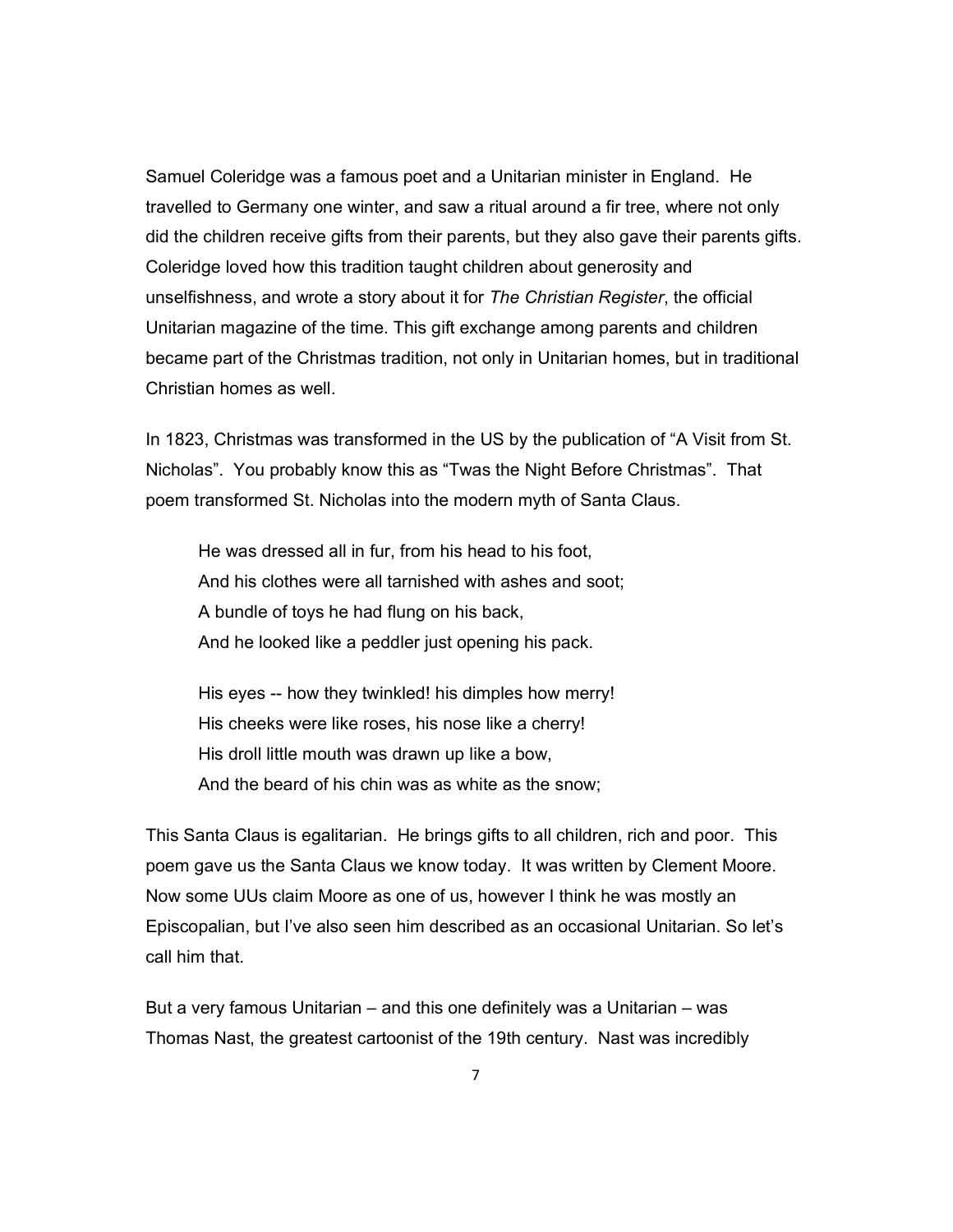influential; his cartoons depicted the horrors of slavery and other social injustices in a way that really made people take notice. His cartoons are credited with helping bring about Lincoln's Emancipation Proclamation that freed the slaves.

In 1881, Nast was asked to draw a picture of Santa Claus to illustrate a publication of Moore's poem. That picture is in your order of service. He looks pretty familiar, doesn't he? Nast, a Unitarian, gave us our portrait of Santa as a large, jolly, humanist depiction of joy, hope, peace, and goodwill for all humankind.

In England, the publication of A Christmas Carol by Charles Dickens, a British Unitarian, brought charity to the forefront of Christmas. A Christmas Carol is steeped in the Unitarian theology that treating each other with kindness and generosity matters deeply. In that story, the nephew of Scrooge says:

I have always thought of Christmas time, when it has come round… as a good time: a kind, forgiving, charitable, pleasant time: the only time I know of, in the long calendar of the year, when men and women seem by one consent to open their shut-up hearts freely, and to think of people below them as if they really were fellow-passengers to the grave, and not another race of creatures bound on other journeys. And therefore, uncle, though it has never put a scrap of gold or silver in my pocket, I believe that it has done me good, and will do me good; and I say, God bless it!

So Unitarians helped to bring a new focus to the celebration of Christmas. Of course, they didn't do it alone, but they certainly did have an impact.

And Unitarians gave us some of our most popular Christmas carols. Edmund Hamilton Sears, a Unitarian Minister, wrote a humanist hymn that came to be known as It Came Upon a Midnight Clear. Such a beautiful and popular Christmas Carol, it never mentions Jesus at all.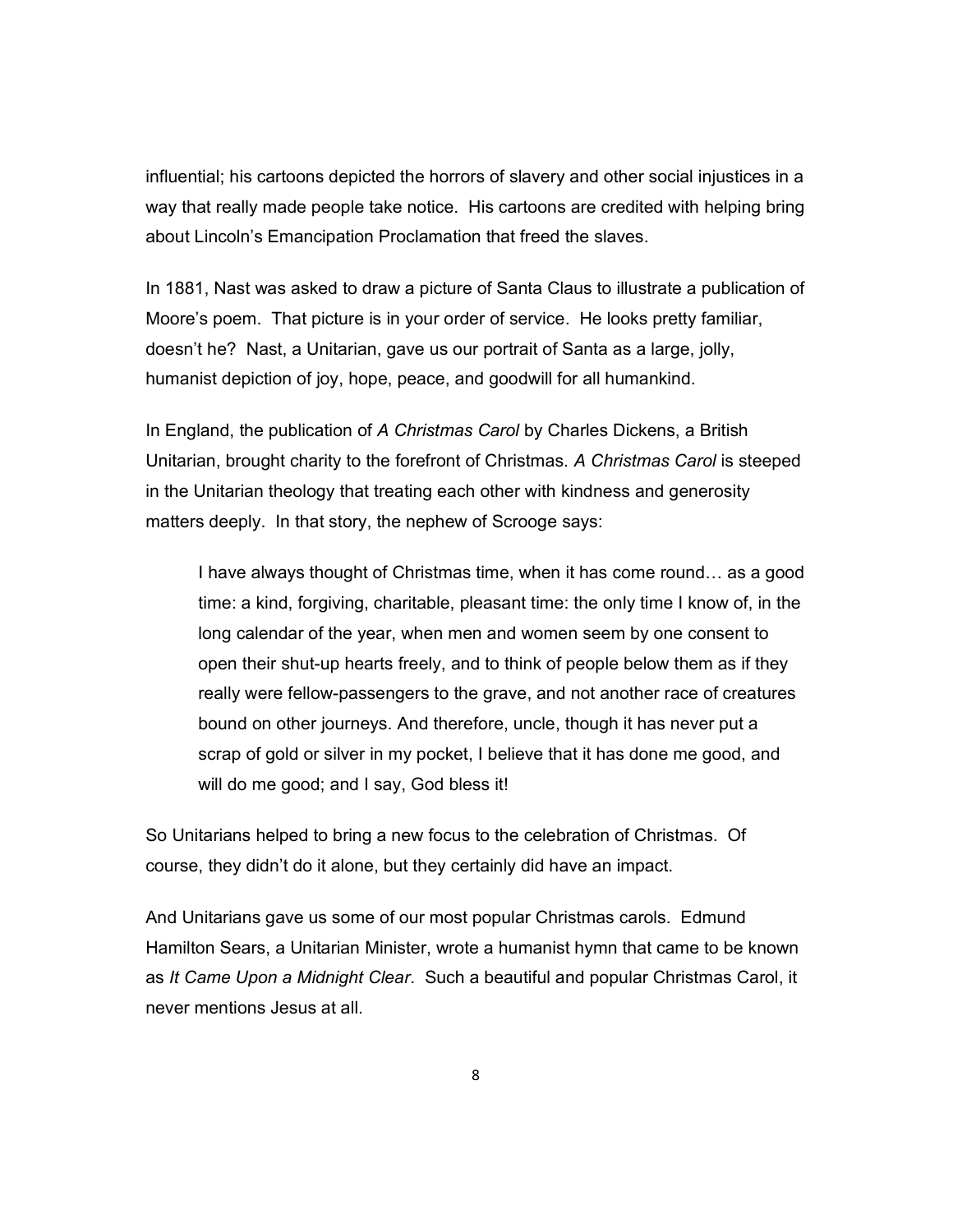#### Song – It Came Upon A Midnight Clear

Henry Wadsworth Longfellow, a lifelong Unitarian, wrote the poem "I Heard the Bells on Christmas Day. The poem was written during the Civil War and Longfellow's son had been injured in battle. I love this carol, particularly the shift from despair to hope. It is a popular carol and is sung to many different tunes, so I'll read Longfellow's poem.

I heard the bells on Christmas Day Their old, familiar carols play, and wild and sweet The words repeat Of peace on earth, good-will to men!

And thought how, as the day had come, The belfries of all Christendom Had rolled along The unbroken song Of peace on earth, good-will to men!

Till ringing, singing on its way, The world revolved from night to day, A voice, a chime, A chant sublime Of peace on earth, good-will to men!

Then from each black, accursed mouth The cannon thundered in the South, And with the sound The carols drowned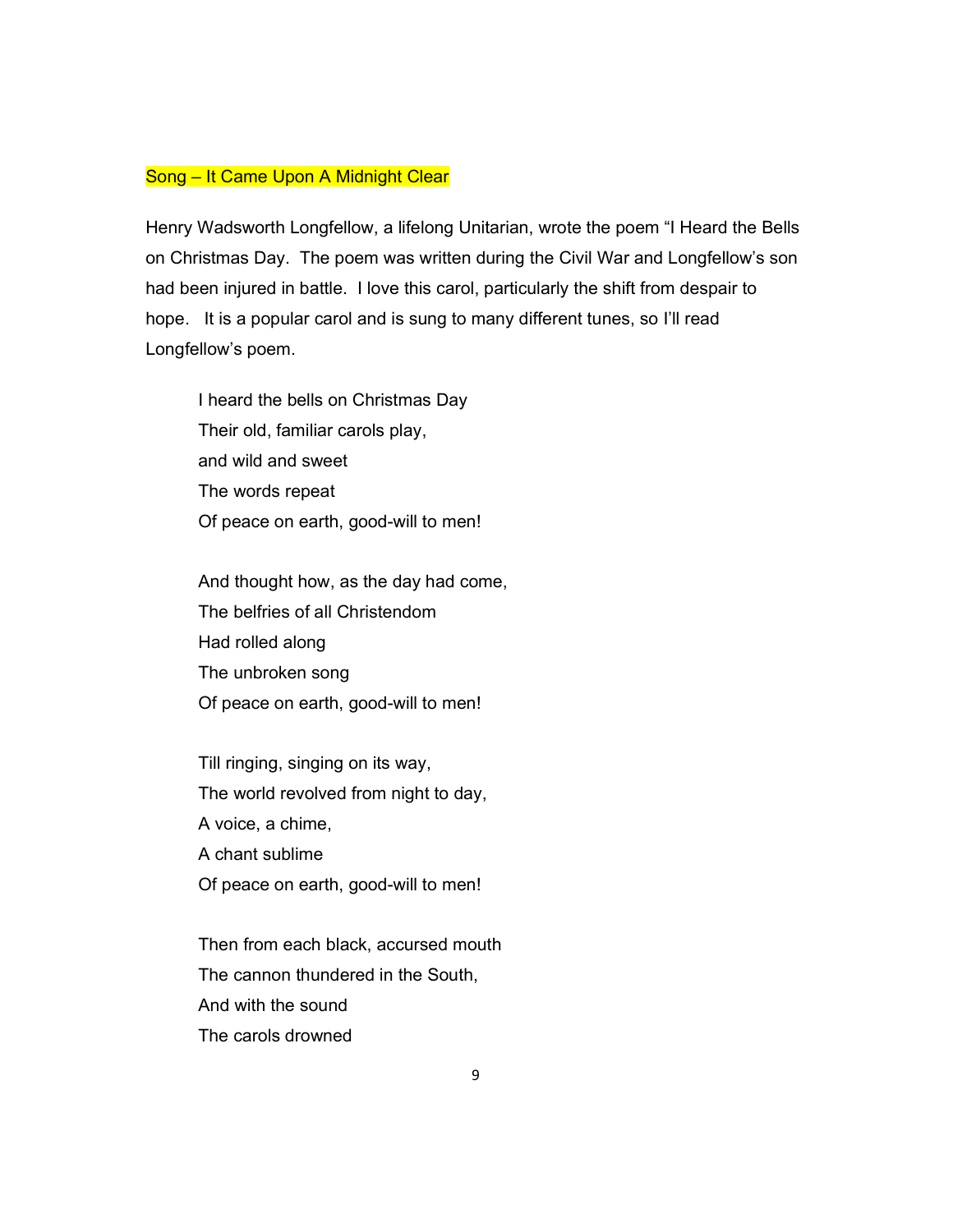Of peace on earth, good-will to men!

It was as if an earthquake rent The hearth-stones of a continent, And made forlorn The households born Of peace on earth, good-will to men!

And in despair I bowed my head; "There is no peace on earth," I said; "For hate is strong, And mocks the song Of peace on earth, good-will to men!"

Then pealed the bells more loud and deep: "God is not dead, nor doth He sleep; The Wrong shall fail, The Right prevail, With peace on earth, good-will to men."

Let's move on to a more cheerful one. Did you know that Jingle Bells was written by a Unitarian? Yes, by James Lord Pierpont, a life-long Unitarian and son of a Unitarian minister. He wrote it for a Unitarian children's choir in 1857.

So, even though it isn't really appropriate for our season, I think we need to sing that now, don't we?

### Song – Jingle Bells

I couldn't find much information about how Australians celebrated Christmas – or didn't – in the 18th and 19th centuries. And nothing about how Unitarians celebrated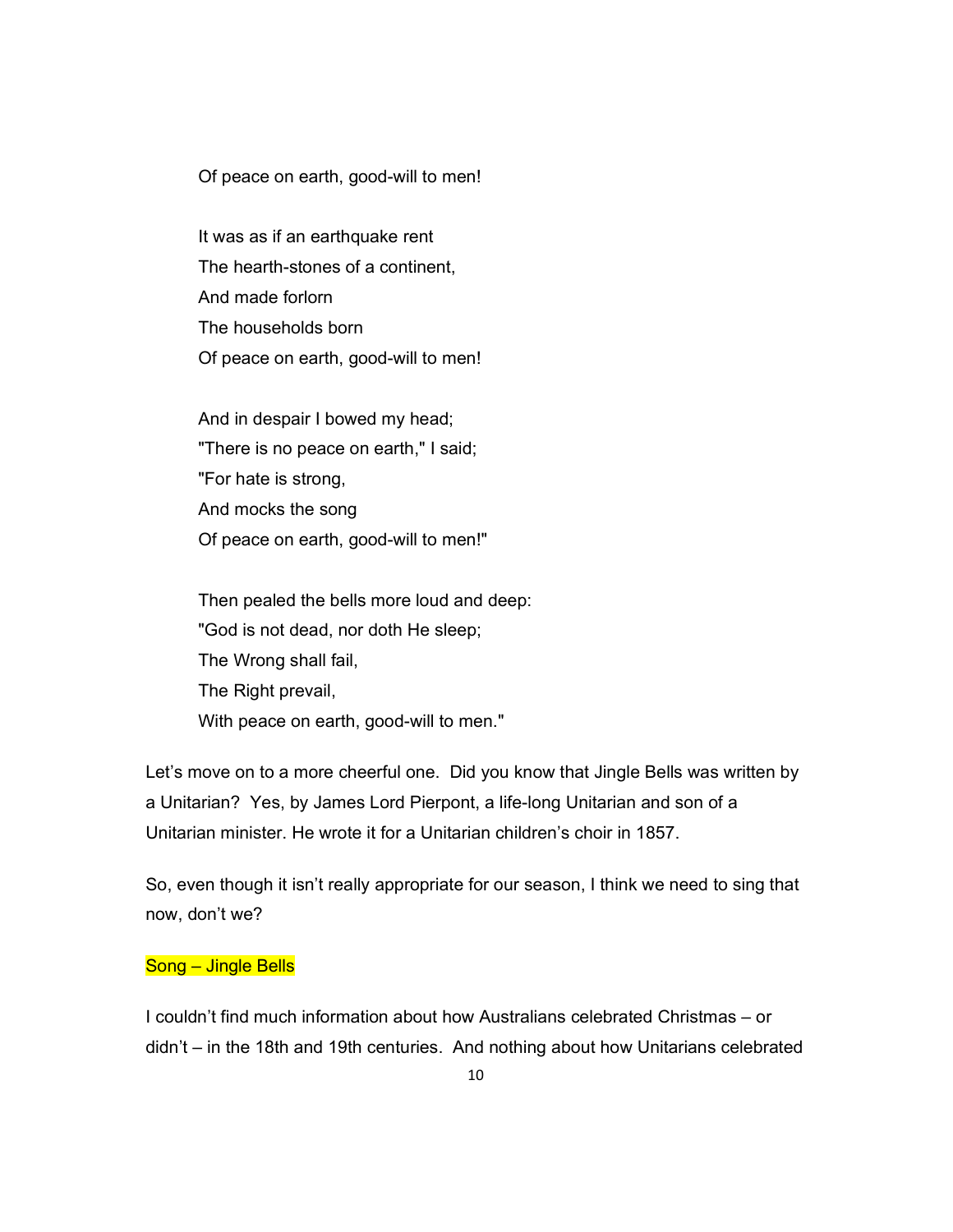in Australia. Perhaps Janine, our resident historian, will take up that quest someday. But I did learn that the first Christmas in Australia was celebrated in December of 1788, just a year after their arrival at Sydney Cove.

Reverend Johnson conducted services for Governor Arthur Phillips and his officers before they enjoyed Christmas supper.

By the mid-1800s putting up Christmas trees had come into fashion in England and the US. Using live fir trees wasn't practical for the settlers in Australia, but they continued the tradition using the native plants found in the area. People gathered tree ferns, palm fronds, eucalyptus boughs, Christmas bells, Christmas orchids and Christmas bushes to use as holiday decorations.

### Meaning of Christmas

It is interesting to look at the history of how Unitarian and Universalists and Christians celebrated. I'm proud to say that the spirit of kindness and generosity at Christmas is itself a gift from our religious tradition.

But what does Christmas mean to us as Unitarian-Universalists? What are we celebrating?

Has anyone ever asked you why Unitarians celebrate Christmas? Or what a UU Christmas consists of and what it is all about? If you don't believe in the birth of Christ, what are you celebrating? I've been asked this question quite a few times.

My usual answer is what I learned in Sunday School. At Christmas, Unitarians celebrate the miracle of all births.

I always thought that was a good answer. But now I think it's more than that.

We celebrate family, community, and universal themes like peace on earth and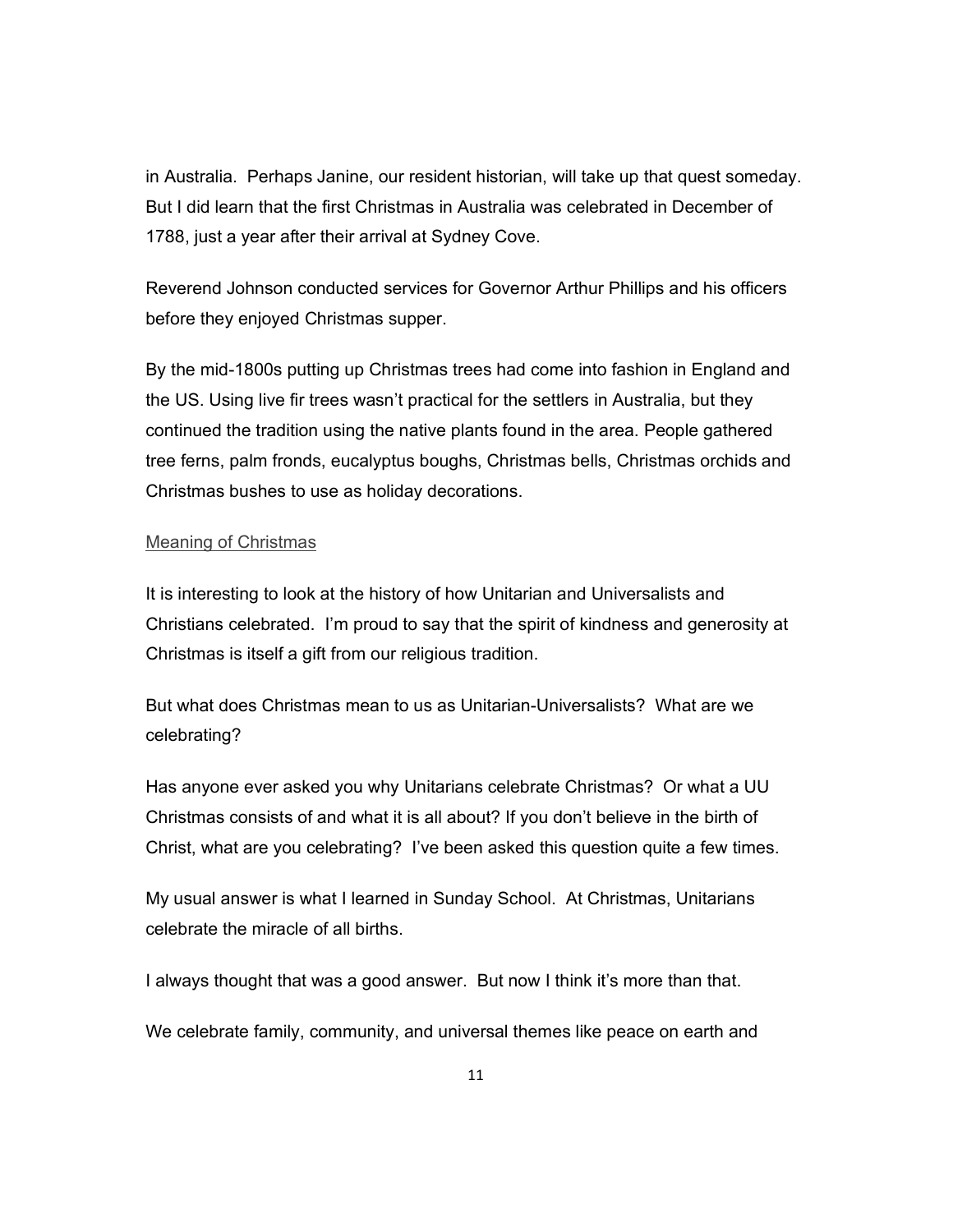goodwill to all people.

It is, for us, a time for family and community. We tell stories of mythic characters (like Scrooge, the Grinch, and Will Bailey from It's a Wonderful Life) who, for a time, were lost to family and community, but had powerful experiences that turned them around and brought them home again.

It is, for us, a time for kindness and generosity. We think about people in need and try to avoid the commercialism of Christmas. We give generously to causes and organisations that will help.

It is, for us, a time of connection. We gather with family and friends and reinforce our communities. We connect to our loved ones who may be far away and hope that someday we may be together again.

It is, for us, a time of goodwill – goodwill towards men – towards all people. We consider what that means. Can we open our hearts to those who are not the same as us – in race, or culture or beliefs? What about people who seem to love the very things we detest and hate the things we value most? I will particularly be thinking about them this Christmas. I hope my goodwill can expand to include people like that.

It is, for us, a time of hope – hope for peace on earth. We ponder the possibility of repairing the world, and we cling to our dreams of world peace, world community, and universal justice – the goal of beloved community.

#### **Conclusion**

I love all the Christmas traditions brought to us by our Unitarian ancestors. I love how these traditions remind us to be giving, generous and kind to the people we know and the people we don't. This for me is the spirit of Christmas.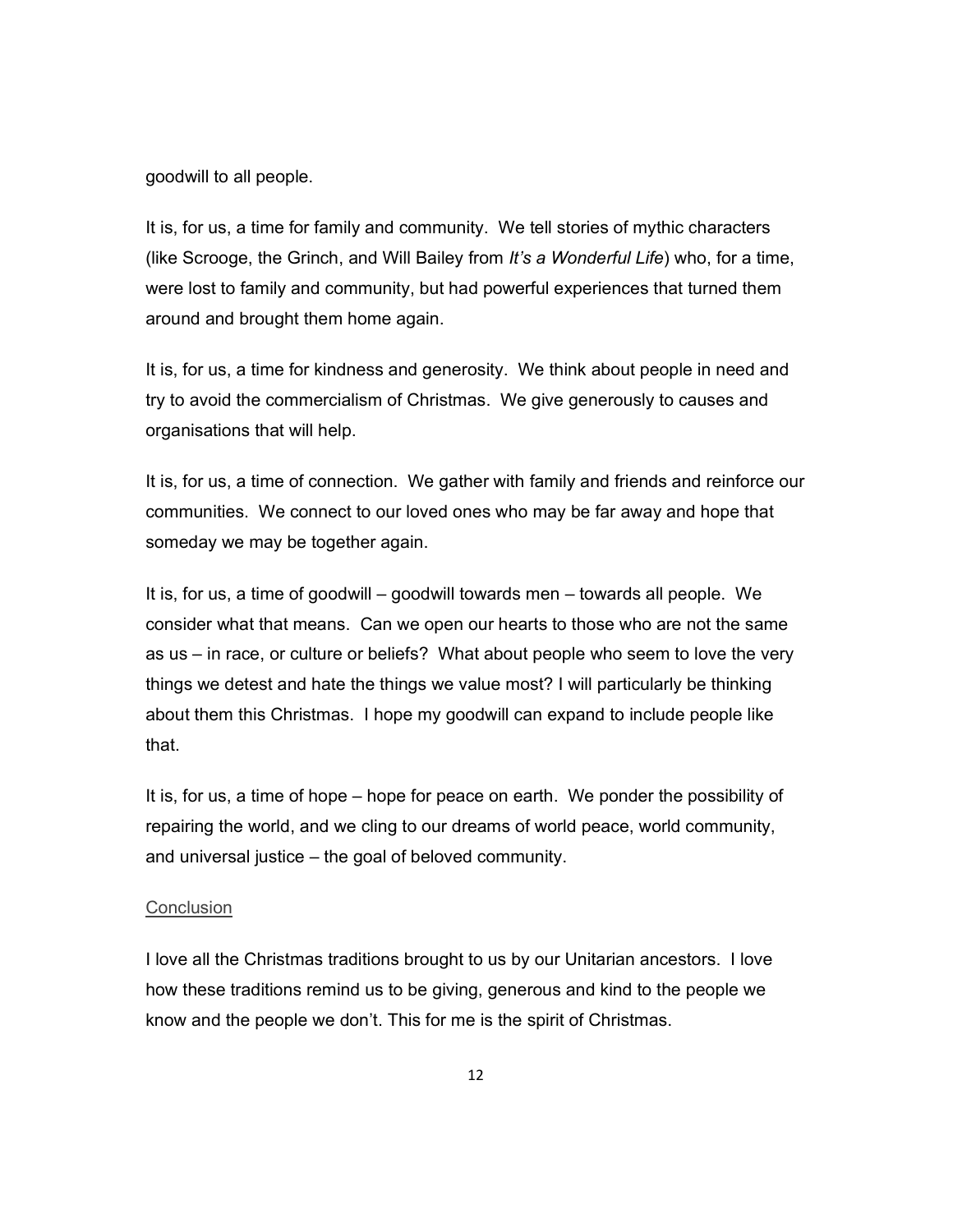Where we came from is an enormous part of who we are, but it's not every part. I hope you can make Christmas your very own. I wish you a celebration this holiday that has glittering moments of excitement and warm moments of contentment.

And how ever you fashion your traditions, I hope you can enjoy them with your friends and family gathered round.

May you add your own strands of lights to the tangle.

Blessed Be and Amen.

## MUSIC AND OFFERING– I DON'T WANT AN IPAD

### CLOSING WORDS

#### Now the Work of Christmas Begins

### By Howard Thurman

When the song of the angels is stilled, when the star in the sky is gone, when the kings and princes are home, when the shepherds are back with their flocks, the work of Christmas begins: to find the lost, to heal the broken, to feed the hungry, to release the prisoner, to rebuild the nations, to bring peace among the people, to make music in the heart.